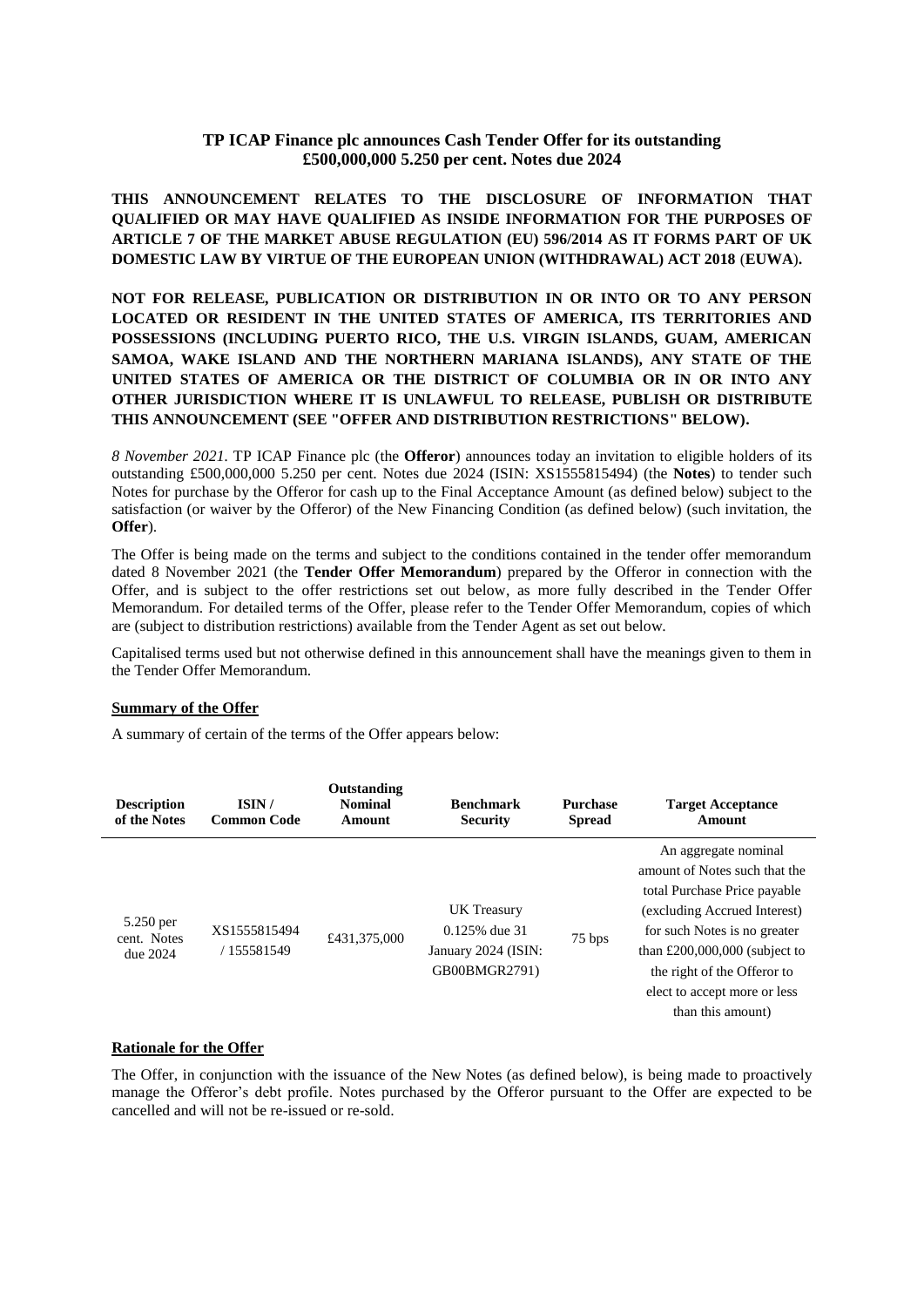## **Purchase Price**

The Offeror will pay for any Notes validly tendered and accepted for purchase by it pursuant to the Offer a purchase price for such Notes (the **Purchase Price**) to be determined at or around 2.00 p.m. (London time) on 16 November 2021 (the **Pricing Time**) in the manner described in the Tender Offer Memorandum by reference to the sum (such sum, the **Purchase Yield**) of (i) the purchase spread of 75 bps (the **Purchase Spread**) and (ii) the Benchmark Security Rate, as further described in the Tender Offer Memorandum.

# **Accrued Interest**

The Offeror will also pay an Accrued Interest Payment in respect of any Notes accepted by it for purchase pursuant to the Offer.

### **Final Acceptance Amount and Scaling**

The Offeror proposes to accept an aggregate nominal amount of Notes (if any) such that the total Purchase Price payable (excluding Accrued Interest) by the Offeror for all such Notes accepted for purchase pursuant to the Offer does not exceed £200,000,000 (the **Target Acceptance Amount**). However, the Offeror reserves the right, in its sole discretion, to accept significantly more or significantly less than (or none of) the Target Acceptance Amount for purchase pursuant to the Offer (the final aggregate amount of Notes accepted for purchase pursuant to the Offer being the **Final Acceptance Amount**).

If the Offeror decides to accept for purchase valid tenders of Notes pursuant to the Offer and the aggregate nominal amount of Notes validly tendered pursuant to the Offer is greater than the Final Acceptance Amount, the Offeror intends to accept such Notes for purchase on a *pro rata* basis such that the aggregate nominal amount of Notes accepted for purchase pursuant to the Offer is no greater than the Final Acceptance Amount, as further described in the Tender Offer Memorandum.

## **New Financing Condition**

The Offeror is announcing today its intention to issue new sterling-denominated fixed rate notes due 2028 (the **New Notes**), subject to market conditions. The proceeds of the issue of the New Notes will be used, in whole or in part, to finance the Offer.

Whether the Offeror will accept for purchase any Notes validly tendered in the Offer and complete the Offer is subject, without limitation, to the successful completion (in the sole determination of the Offeror) of the issue of the New Notes (the **New Financing Condition**) (unless the Offeror, in its sole and absolute discretion, elects to waive the New Financing Condition).

Even if the New Financing Condition is satisfied, the Offeror is under no obligation to accept for purchase any Notes tendered pursuant to the Offer. The acceptance for purchase by the Offeror of Notes validly tendered pursuant to the Offer is at the sole discretion of the Offeror, and tenders may be rejected by the Offeror for any reason.

*Any investment decision to purchase any New Notes should be made solely on the basis of the information contained in the base prospectus dated 5 November 2021 and the applicable final terms, once published, prepared in connection with the issue of the New Notes and their admission to the Official List of the Financial Conduct Authority and admission to trading on the main market of the London Stock Exchange plc (together, the Prospectus), and no reliance is to be placed on any representations other than those contained in the Prospectus.* 

*For the avoidance of doubt, the ability to purchase New Notes is subject to all applicable securities laws and regulations in force in any relevant jurisdiction (including the jurisdiction of the relevant Holder and the selling restrictions set out in the Prospectus). It is the sole responsibility of each Holder to satisfy itself that it is eligible to purchase the New Notes.*

*The New Notes and the guarantee in respect thereof are not being, and will not be, offered or sold in the United States. Nothing in either this announcement or the Tender Offer Memorandum constitutes an offer to sell or the solicitation of an offer to buy the New Notes or the guarantee in respect thereof in the United States or any other jurisdiction. Securities may not be offered, sold or delivered in the United States absent registration under, or an exemption from the registration requirements of, the United States Securities Act of 1933, as amended (the Securities Act). The New Notes and the guarantee in respect thereof have not been, and will not be, registered under the Securities Act or the securities laws of any state or other jurisdiction of the United States and may not be offered, sold or delivered, directly or indirectly, within the United States or to, or for the account or benefit of, U.S. persons (as defined in Regulation S under the Securities Act).*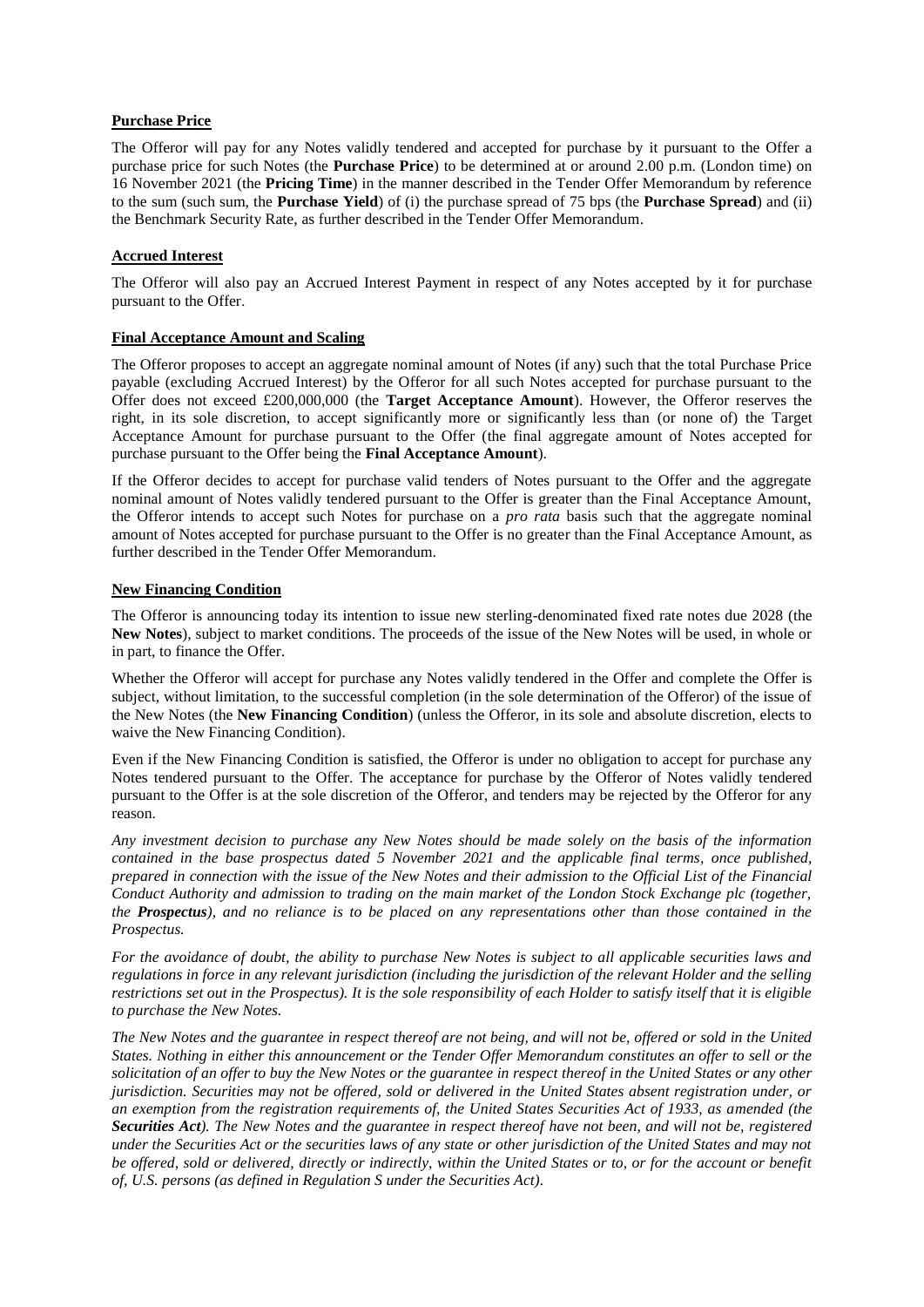*Compliance information for the New Notes: UK MiFIR professionals/ECPs-only/No EEA/UK PRIIPs KID – eligible counterparties and professional clients only (all distribution channels). No sales to retail investors in the European Economic Area (EEA) or the United Kingdom (UK). No key information document has been or will be prepared pursuant to Regulation (EU) No 1286/2014 (as amended, the EEA PRIIPs Regulation) or that Regulation as it forms part of UK domestic law pursuant to the European Union (Withdrawal) Act 2018, as amended (the UK PRIIPs Regulation), and accordingly sales to retail investors in the EEA and/or the UK may be unlawful under the EEA PRIIPs Regulation and/or the UK PRIIPs Regulation.*

*See the Prospectus for further information.*

*No action has been or will be taken in any jurisdiction in relation to the New Notes to permit a public offering of securities.*

# **Allocation of the New Notes**

The Offeror will, in connection with the allocation of the New Notes, consider among other factors whether or not the relevant investor seeking an allocation of the New Notes has, prior to such allocation, validly tendered or indicated a firm intention to the Offeror or the Dealer Managers that they intend to tender their Notes pursuant to the Offer and, if so, the aggregate nominal amount of the Notes tendered or intended to be tendered by such investor. Therefore, a Holder who wishes to subscribe for New Notes in addition to tendering its Notes for purchase pursuant to the Offer may be eligible to receive, at the sole and absolute discretion of the Offeror, priority in the allocation of the New Notes, subject to the issue of the New Notes and such Holder also making a separate application for the purchase of such New Notes to the Dealer Managers (in their capacity as joint lead managers of the issue of the New Notes) or to any other joint lead manager of the issue of the New Notes in accordance with the standard new issue procedures of such joint lead manager. However, the Offeror is not obliged to allocate the New Notes to a Holder who has validly tendered or indicated a firm intention to tender the Notes pursuant to the Offer and, if New Notes are allocated, the nominal amount thereof may be less or more than the nominal amount of Notes tendered by such Holder and accepted by the Offeror pursuant to the Offer. Any such allocation will also, among other factors, take into account the minimum denomination of the New Notes (being £100,000).

All allocations of the New Notes, while being considered by the Offeror as set out above, will be made in accordance with customary new issue allocation processes and procedures. In the event that a Holder validly tenders Notes pursuant to the Offer, such Notes will remain subject to such tender and the conditions of the Offer as set out in the Tender Offer Memorandum irrespective of whether that Holder receives all, part or none of any allocation of New Notes for which it has applied.

**Holders should note that the pricing and allocation of the New Notes are expected to take place prior to the Expiration Deadline for the Offer and any Holder that wishes to subscribe for New Notes in addition to tendering existing Notes for purchase pursuant to the Offer should therefore provide, as soon as practicable, to any Dealer Manager any indications of a firm intention to tender Notes for purchase pursuant to the Offer and the quantum of Notes that it intends to tender in order for this to be taken into account as part of the New Notes allocation process.**

## **Tender Instructions**

In order to participate in, and be eligible to receive the Purchase Price and the Accrued Interest Payment pursuant to, the Offer, Holders must validly tender their Notes for purchase by delivering, or arranging to have delivered on their behalf, a valid Tender Instruction that is received by the Tender Agent by 4.00 p.m. (London time) on 15 November 2021 unless extended, re-opened, amended and/or terminated as provided in the Tender Offer Memorandum (the **Expiration Deadline**).

**Tender Instructions will be irrevocable** except in the limited circumstances described in the Tender Offer Memorandum.

Tender Instructions must be submitted in respect of a minimum nominal amount of Notes of no less than  $\text{\pounds}100,000$  (being the minimum denomination of the Notes), and may be submitted in integral multiples of £1,000 thereabove.

A separate Tender Instruction must be completed on behalf of each beneficial owner.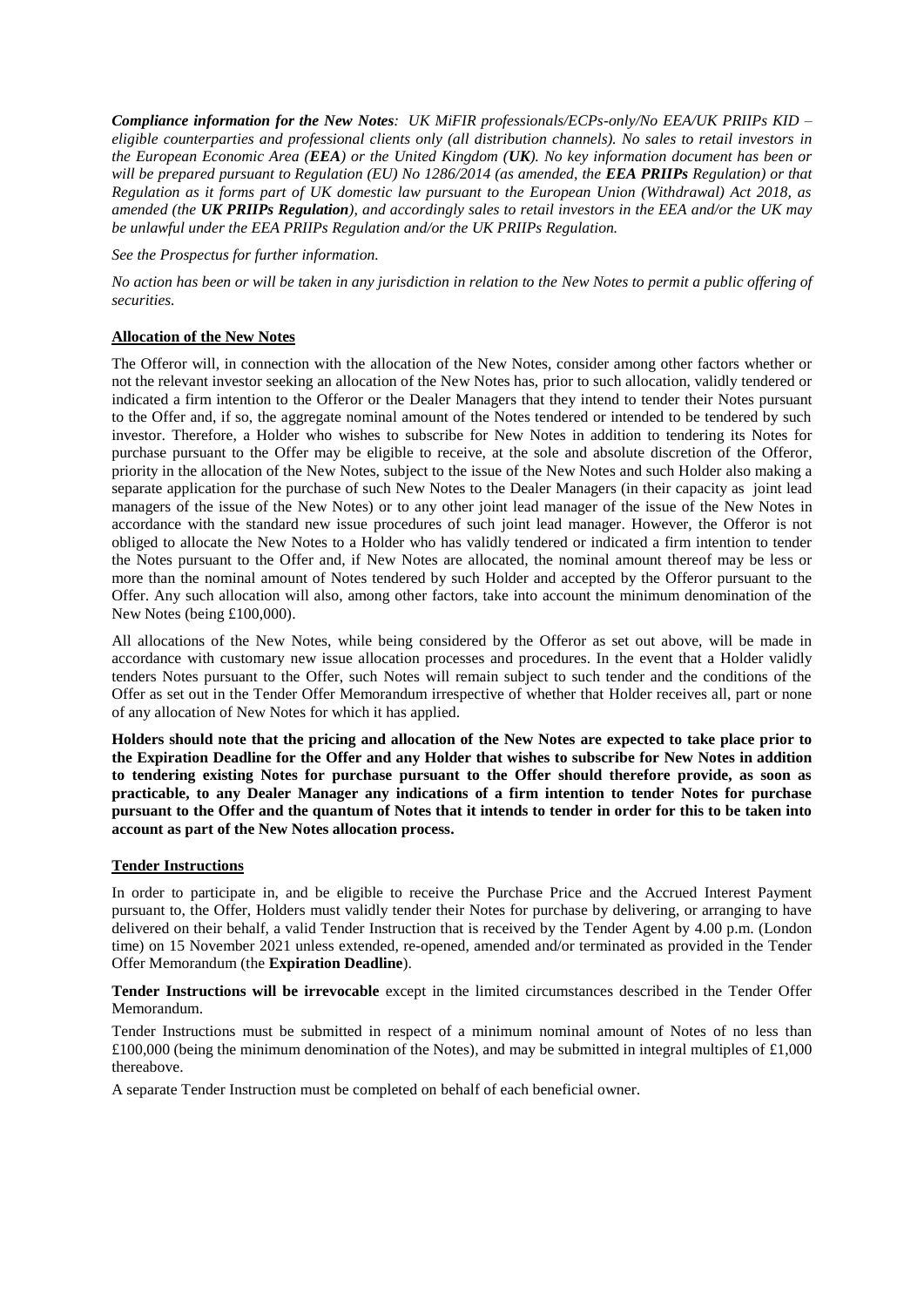# **Indicative timetable for the Offer**

The anticipated transaction timetable is summarised below:

| <b>Events</b>                                                                                                                                                                                                                                                                                                                                                                                                                                                                                                                | <b>Times and Dates</b><br>(All times are London time)       |  |  |
|------------------------------------------------------------------------------------------------------------------------------------------------------------------------------------------------------------------------------------------------------------------------------------------------------------------------------------------------------------------------------------------------------------------------------------------------------------------------------------------------------------------------------|-------------------------------------------------------------|--|--|
| <b>Commencement of the Offer</b>                                                                                                                                                                                                                                                                                                                                                                                                                                                                                             |                                                             |  |  |
| Announcement of Offer and the intention of the Offeror to issue the<br>New Notes, subject to market conditions.                                                                                                                                                                                                                                                                                                                                                                                                              | 8 November 2021                                             |  |  |
| Tender Offer Memorandum available from the Tender Agent (subject<br>to the restrictions set out in "Offer and Distribution Restrictions"<br>below).                                                                                                                                                                                                                                                                                                                                                                          |                                                             |  |  |
| <b>Expiration Deadline</b>                                                                                                                                                                                                                                                                                                                                                                                                                                                                                                   |                                                             |  |  |
| Final deadline for receipt of valid Tender Instructions by the Tender<br>Agent in order for Holders to be able to participate in the Offer.                                                                                                                                                                                                                                                                                                                                                                                  | 4.00 p.m. on 15 November 2021                               |  |  |
| <b>Announcement of Indicative Results</b>                                                                                                                                                                                                                                                                                                                                                                                                                                                                                    |                                                             |  |  |
| Announcement by the Offeror of the aggregate nominal amount of<br>Notes validly tendered for purchase pursuant to the Offer, together<br>with a non-binding indication of the level at which it expects to set the<br>Final Acceptance Amount and indicative details of any pro rata<br>scaling that will apply in the event that the Offeror decides to accept<br>(subject to satisfaction or waiver of the New Financing Condition on or<br>prior to the Settlement Date) valid tenders of Notes pursuant to the<br>Offer. | Prior to the Pricing Time on 16<br>November 2021            |  |  |
| <b>Pricing Time</b>                                                                                                                                                                                                                                                                                                                                                                                                                                                                                                          |                                                             |  |  |
| Determination of the Benchmark Security Rate and calculation of the<br>Purchase Yield and Purchase Price.                                                                                                                                                                                                                                                                                                                                                                                                                    | At or around 2.00 p.m. on 16<br>November 2021               |  |  |
| <b>Announcement of Results and Pricing</b>                                                                                                                                                                                                                                                                                                                                                                                                                                                                                   |                                                             |  |  |
| Announcement by the Offeror of whether it will accept (subject to the<br>satisfaction or waiver of the New Financing Condition on or prior to<br>the Settlement Date) valid tenders of Notes for purchase pursuant to<br>the Offer and, if so accepted, the Final Acceptance Amount, the<br>Benchmark Security Rate, the Purchase Yield, the Purchase Price and<br>details of any <i>pro rata</i> scaling of tenders of the Notes.                                                                                           | As soon as reasonably practicable<br>after the Pricing Time |  |  |
| <b>Settlement Date</b>                                                                                                                                                                                                                                                                                                                                                                                                                                                                                                       |                                                             |  |  |

Subject to the satisfaction, or waiver by the Offeror, of the New 18 November 2021 Financing Condition, expected Settlement Date for the Offer.

*The Offeror may, in its sole discretion, extend, re-open, amend, waive any condition of or terminate the Offer at any time (subject to applicable law and as provided in the Tender Offer Memorandum) and the above times and dates are subject to the right of the Offeror to so extend, re-open, amend and/or terminate the Offer.*

*Holders are advised to check with any bank, securities broker or other intermediary through which they hold Notes when such intermediary would need to receive instructions from a Holder in order for that Holder to be able to participate in, or (in the limited circumstances in which revocation is permitted) revoke their instruction to participate in, the Offer before the deadlines specified above. The deadlines set by any such intermediary and each Clearing System for the submission and revocation of Tender Instructions will be earlier than the relevant deadlines set out above and in the Tender Offer Memorandum.*

*Unless stated otherwise, announcements in connection with the Offer will be made by or on behalf of the Offeror by (i) publication through RNS and (ii) the delivery of notices to the Clearing Systems for communication to*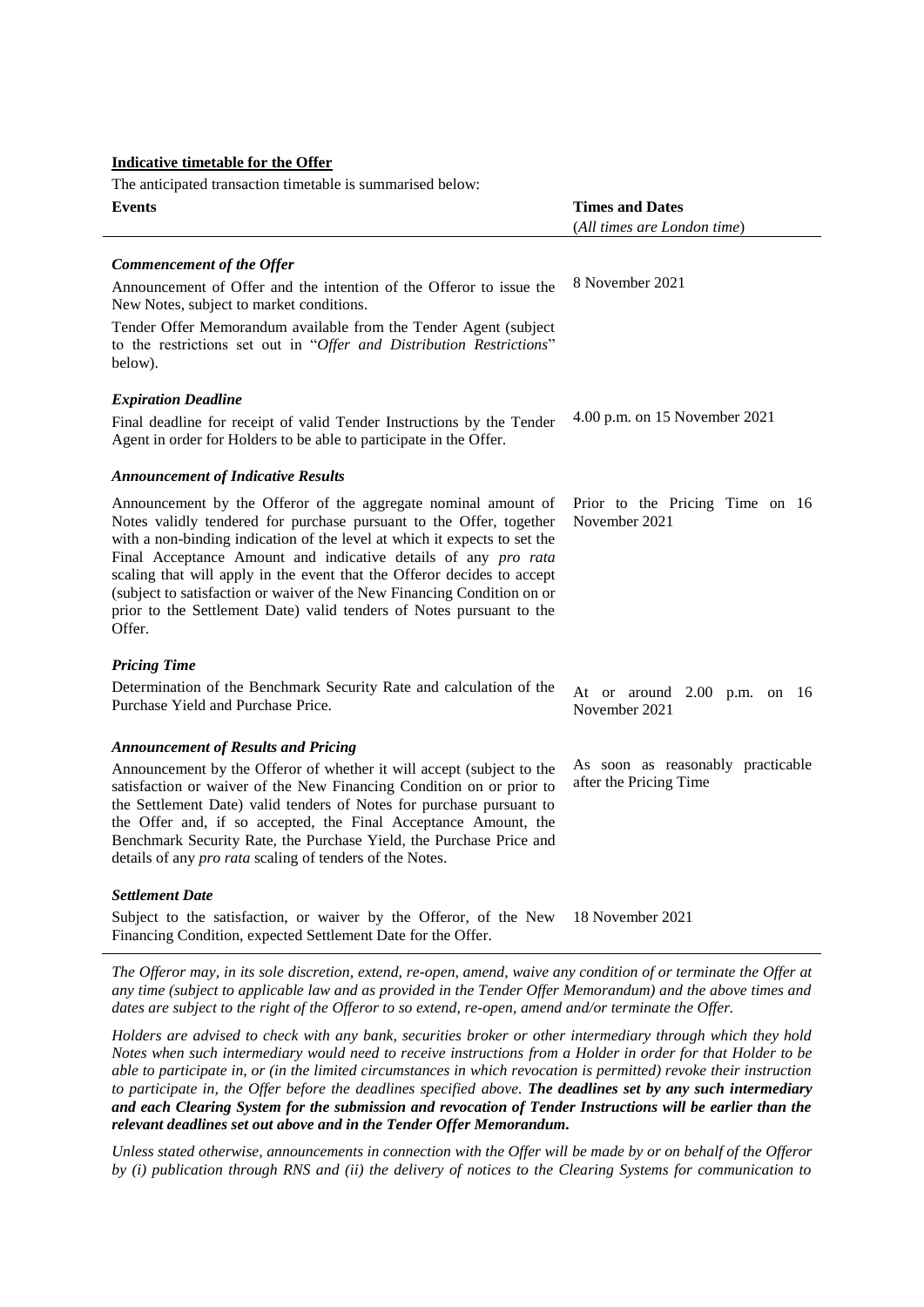*Direct Participants. Such announcements may also be made (a) on the relevant Reuters Insider Screen and/or (b) by the issue of a press release to a Notifying News Service. Copies of all such announcements, press releases and notices can also be obtained upon request from the Tender Agent, the contact details for which are below. Significant delays may be experienced where notices are delivered to the Clearing Systems and Holders are urged to contact the Tender Agent for the relevant announcements during the course of the Offer. In addition, Holders may contact the Dealer Managers for information using the contact details below.*

## **Holders are advised to read carefully the Tender Offer Memorandum for full details of and information on the procedures for participating in the Offer.**

## **Dealer Managers and Tender Agent**

HSBC Bank plc and Merrill Lynch International are acting as Dealer Managers for the Offer and Lucid Issuer Services Limited is acting as Tender Agent.

Questions and requests for assistance in connection with the Offer may be directed to the Dealer Managers:

**HSBC Bank plc** (Telephone: +44 20 7992 6237; Attention: Liability Management; Email: LM\_EMEA@hsbc.com); and

**Merrill Lynch International** (Telephone: +44 20 7996 5420; Attention: Liability Management Group; Email: DG.LM-EMEA@bofa.com).

Questions and requests for assistance in connection with the procedures for participating in the Offer, including the delivery of Tender Instructions, may be directed to the Tender Agent:

**Lucid Issuer Services Limited** (Telephone: +44 20 7704 0880; Attention: Harry Ringrose; Email: tpicap@lucid-is.com).

---

**UK MAR**: This announcement is released by the Offeror and contains information that qualified or may have qualified as inside information for the purposes of Article 7 of the Market Abuse Regulation (EU) 596/2014 (**MAR**) as it forms part of UK domestic law by virtue of the EUWA (**UK MAR**), encompassing information relating to the Offer described above. For the purposes of UK MAR and Article 2 of the binding technical standards published by the Financial Conduct Authority in relation to MAR as regards Commission Implementing Regulation (EU) 2016/1055, this announcement is made by Robin Stewart, Chief Financial Officer of TP ICAP Finance plc.

**DISCLAIMER**: This announcement must be read in conjunction with the Tender Offer Memorandum. This announcement and the Tender Offer Memorandum contain important information which should be read carefully before any decision is made with respect to the Offer. If any Holder is in any doubt as to the contents of this announcement and/or the Tender Offer Memorandum or the action it should take, it is recommended to seek its own financial and legal advice, including in respect of any tax consequences, immediately from its broker, bank manager, solicitor, accountant or other independent financial, tax or legal adviser. Any individual or company whose Notes are held on its behalf by a broker, dealer, bank, custodian, trust company or other nominee or intermediary must contact such entity if it wishes to tender such Notes pursuant to the Offer. The Dealer Managers are acting exclusively for the Offeror and no one else in connection with the arrangements described in this announcement and the Tender Offer Memorandum. None of the Offeror, the Dealer Managers, the Tender Agent or any of their respective directors, officers, employees, agents, advisers and affiliates (such persons, the **Associated Persons**) will be responsible to any Holder for providing any protections which would be afforded to its clients or for providing advice in connection with the Offer. None of the Offeror, the Dealer Managers or the Tender Agent or any of their respective Associated Persons has made or will make any assessment of the merits and risks of the Offer or of the impact of the Offer on the interests of the Holders either as a class or as individuals, and none of them makes any recommendation as to whether Holders should tender Notes pursuant to the Offer. None of the Offeror, the Dealer Managers or the Tender Agent (or any of their respective Associated Persons) is providing Holders with any legal, business, tax or other advice in this announcement and/or the Tender Offer Memorandum. Holders should consult with their own advisers as needed to assist them in making an investment decision and to advise them whether they are legally permitted to tender Notes for cash.

### **Offer and Distribution Restrictions**

*Neither this announcement nor the Tender Offer Memorandum constitutes an invitation to participate in the Offer in any jurisdiction in which, or to any person to or from whom, it is unlawful to make such invitation or for there to be such participation under applicable securities laws. The distribution of this announcement, the Tender Offer Memorandum and/or any other materials relating to the Offer in certain jurisdictions may be restricted by law. Persons into whose possession this announcement, the Tender Offer Memorandum and/or any other materials*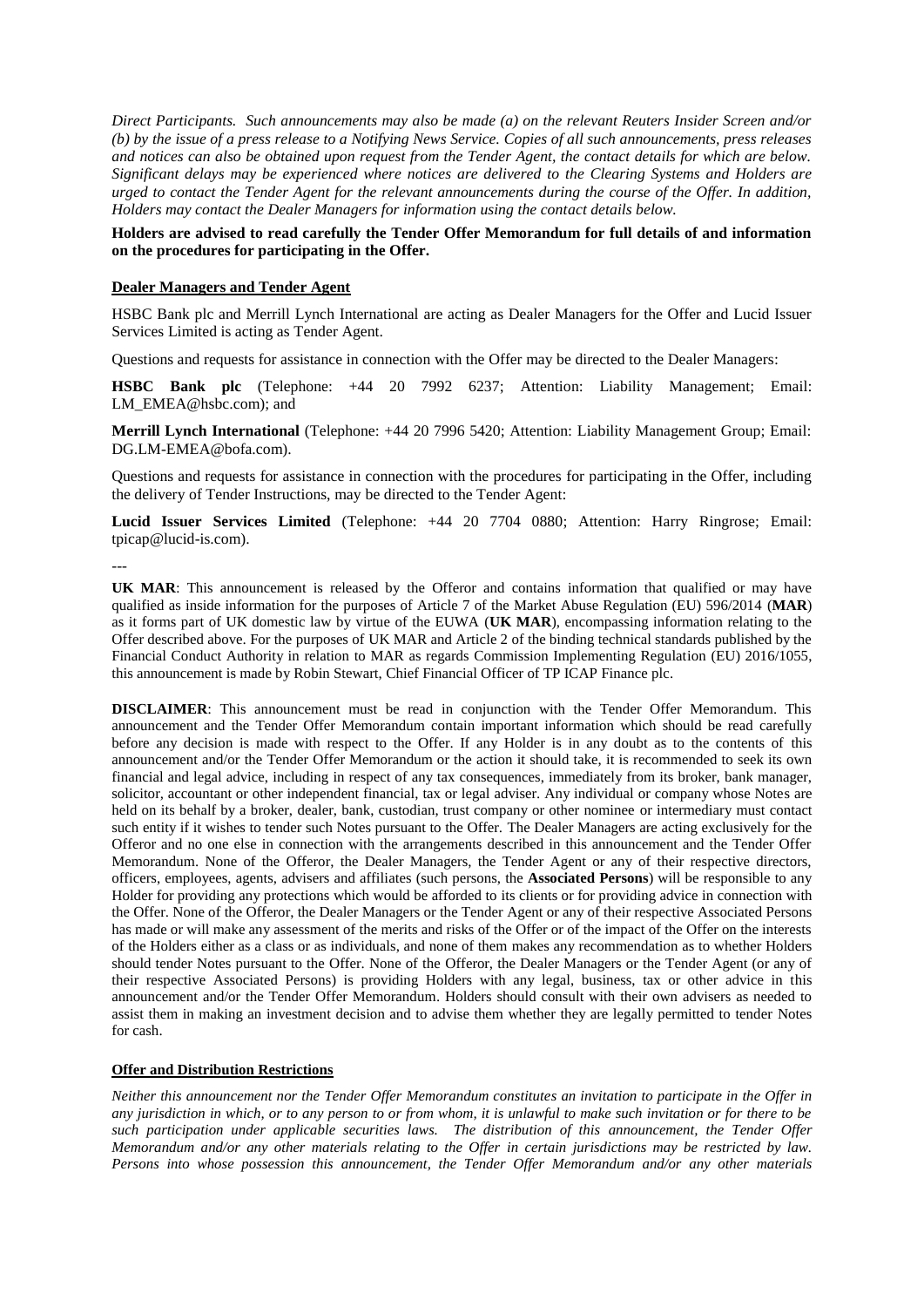*relating to the Offer come(s) are required by each of the Offeror, the Dealer Managers and the Tender Agent to inform themselves about, and to observe, any such restrictions.*

*Neither this announcement, the Tender Offer Memorandum nor the electronic transmission thereof constitutes an offer to buy or a solicitation of an offer to sell Notes (and tenders of Notes in the Offer will not be accepted from Holders) in any circumstances in which such offer or solicitation is unlawful. In those jurisdictions where the securities, blue sky or other laws require the Offer to be made by a licensed broker or dealer and any Dealer Manager or any of their respective affiliates is such a licensed broker or dealer in any such jurisdiction, the Offer shall be deemed to be made by such Dealer Manager or such affiliate, as the case may be, on behalf of the Offeror in such jurisdiction.*

*No action has been or will be taken in any jurisdiction in relation to the New Notes that would permit a public offering of securities and the minimum denomination of the New Notes will be £100,000.*

#### **United States**

The Offer is not being made, and will not be made, directly or indirectly in or into, or by use of the mails of, or by any means or instrumentality of interstate or foreign commerce of, or of any facilities of a national securities exchange of, the United States. This includes, but is not limited to, facsimile transmission, electronic mail, telex, telephone, the internet and other forms of electronic communication. The Notes may not be tendered in the Offer by any such use, means, instrumentality or facility from or within the United States or by persons located or resident in the United States. Accordingly, copies of this announcement, the Tender Offer Memorandum and any other documents or materials relating to the Offer are not being, and must not be, directly or indirectly mailed or otherwise transmitted, distributed or forwarded (including, without limitation, by custodians, nominees or trustees) in or into the United States or to any persons located or resident in the United States, and the Notes cannot be tendered in the Offer by any use, means, instrumentality or facility from or within or by persons located or resident in the United States. Any purported tender of Notes in the Offer resulting directly or indirectly from a violation of these restrictions will be invalid and any purported tender of Notes made by a person located in the United States, or any agent, fiduciary or other intermediary acting on a non-discretionary basis for a principal giving instructions from within the United States will be invalid and will not be accepted.

Neither this announcement nor the Tender Offer Memorandum is an offer to buy or sell, or a solicitation of an offer to buy or sell, any Notes or other securities in the United States. Securities may not be offered or sold in the United States absent registration under, or an exemption from the registration requirements of, the Securities Act.

The New Notes and the guarantee in respect thereof have not been, and will not be, registered under the Securities Act or the securities laws of any state or other jurisdiction of the United States and may not be offered, sold or delivered, directly or indirectly, within the United States or to, or for the account or benefit of, U.S. Persons (as defined in Regulation S under the Securities Act).

Each Holder participating in the Offer will represent that it is not located in the United States and it is not participating in the Offer from the United States, or it is acting on a non-discretionary basis for a principal located outside the United States that is not giving an order to participate in the Offer from the United States. For the purposes of this and the above three paragraphs, **United States** means the United States of America, its territories and possessions (including Puerto Rico, the U.S. Virgin Islands, Guam, American Samoa, Wake Island and the Northern Mariana Islands), any state of the United States of America and the District of Columbia.

#### **United Kingdom**

The communication of this announcement, the Tender Offer Memorandum and any other documents or materials relating to the Offer is not being made and such documents and/or materials have not been approved by an authorised person for the purposes of section 21 of the Financial Services and Markets Act 2000. Accordingly, this announcement, the Tender Offer Memorandum and any other documents or materials relating to the Offer are not being distributed to, and must not be passed on to, the general public in the United Kingdom. The communication of such documents and/or materials as a financial promotion is only being made to those persons in the United Kingdom falling within the definition of investment professionals (as defined in Article 19(5) of the Financial Services and Markets Act 2000 (Financial Promotion) Order 2005 (as amended, the **Financial Promotion Order**)), persons who are within Article 43 of the Financial Promotion Order (which includes an existing creditor of the Offeror and, therefore, includes the Holders) or any other persons to whom it may otherwise lawfully be made under the Financial Promotion Order.

### **Italy**

None of the Offer, this announcement, the Tender Offer Memorandum and any other documents or materials relating to the Offer has been or will be submitted to the clearance procedures of the *Commissione Nazionale per le Società e la Borsa* (**CONSOB**) pursuant to Italian laws and regulations. The Offer is being carried out in the Republic of Italy